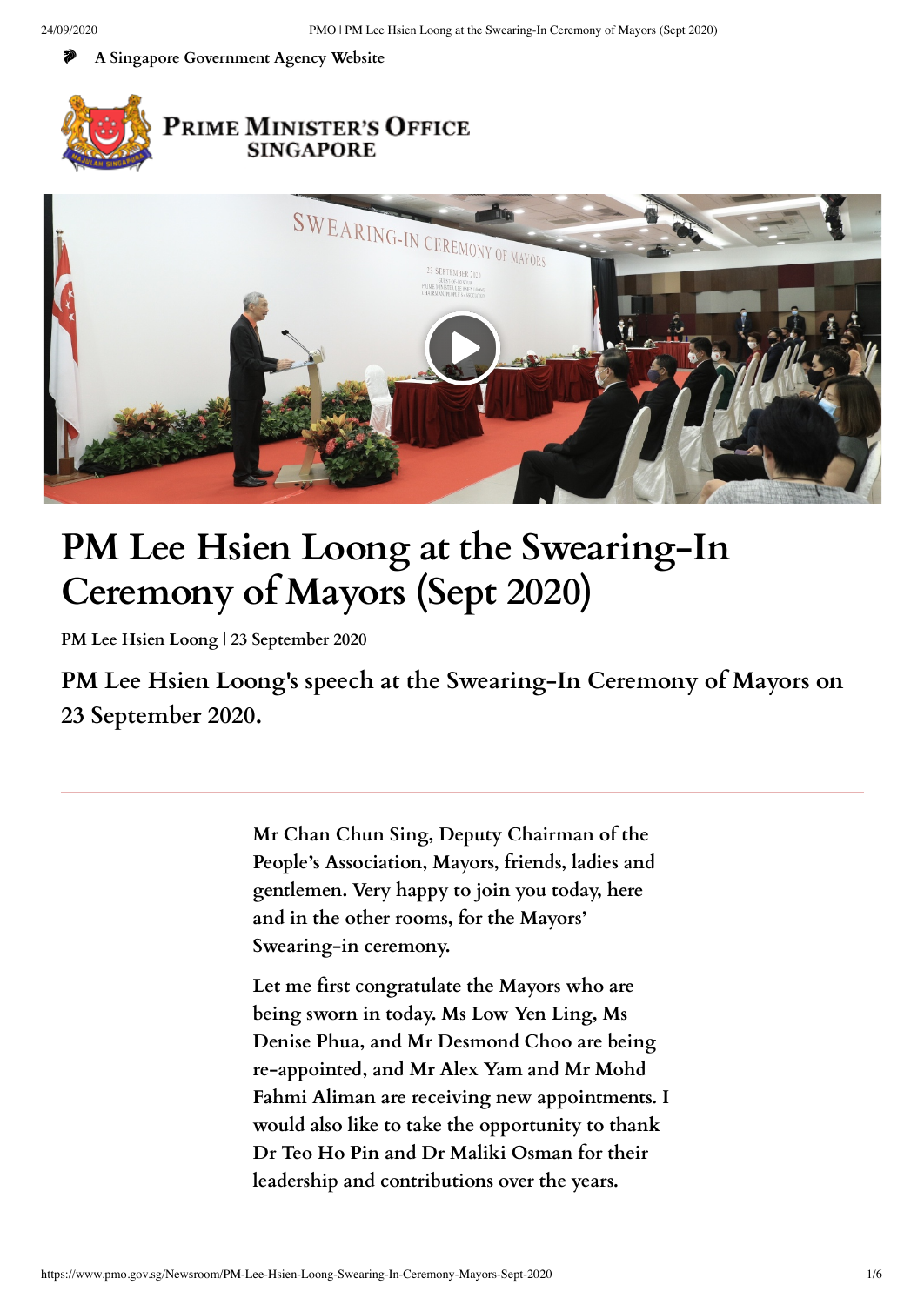**Dr Teo is the longest serving Mayor in Singapore's history – 19 years as Mayor! He was one of the five Mayors appointed when we reorganised our CDCs, from nine originally to today's five districts. As Mayor of North West District, he has done much to make ours a more compassionate society. He introduced all sorts of social assistance schemes in North West District - Food Aid Fund, Emergency Relief Fund and Home-Fix Scheme, and many others to complement national schemes and programmes.**

**He also made the North West a vibrant, active and green district. For example, through his Brisk Walking Club, which became extremely popular, and is still going strong 18 years after the first walk! Ho Pin was a longstanding Town Council chairman, and for a time the chairman of the Mayors' Committee. So he knows his residents and his district very well, and his retirement will be keenly felt. He will be missed.**

**Dr Maliki has also served as Mayor for a long time – nine years in the South East. Now that he has been promoted to Minister, he has to give up his Mayor appointment. But I know he is relinquishing his post reluctantly, because working on social initiatives is very close to his heart. As Mayor, he personally initiated many programmes to strengthen the community spirit and support active ageing. For example, establishing the Community Laboratory to systematically nurture volunteerism. Also, piloting the implementation of our Community Silver Blueprint. He also made a big effort to engage youths, for example through the "I Am Talented" programme, to give young people the chance to taste life in different professions and acquire specific skills to fulfil their aspirations.**

**Happily, Ho Pin and Maliki will be succeeded by two equally passionate people: Alex Yam and Mohd Fahmi. Alex is into his third term as an MP, so he is quite seasoned. He has a passionate concern for those who are down and out. He has**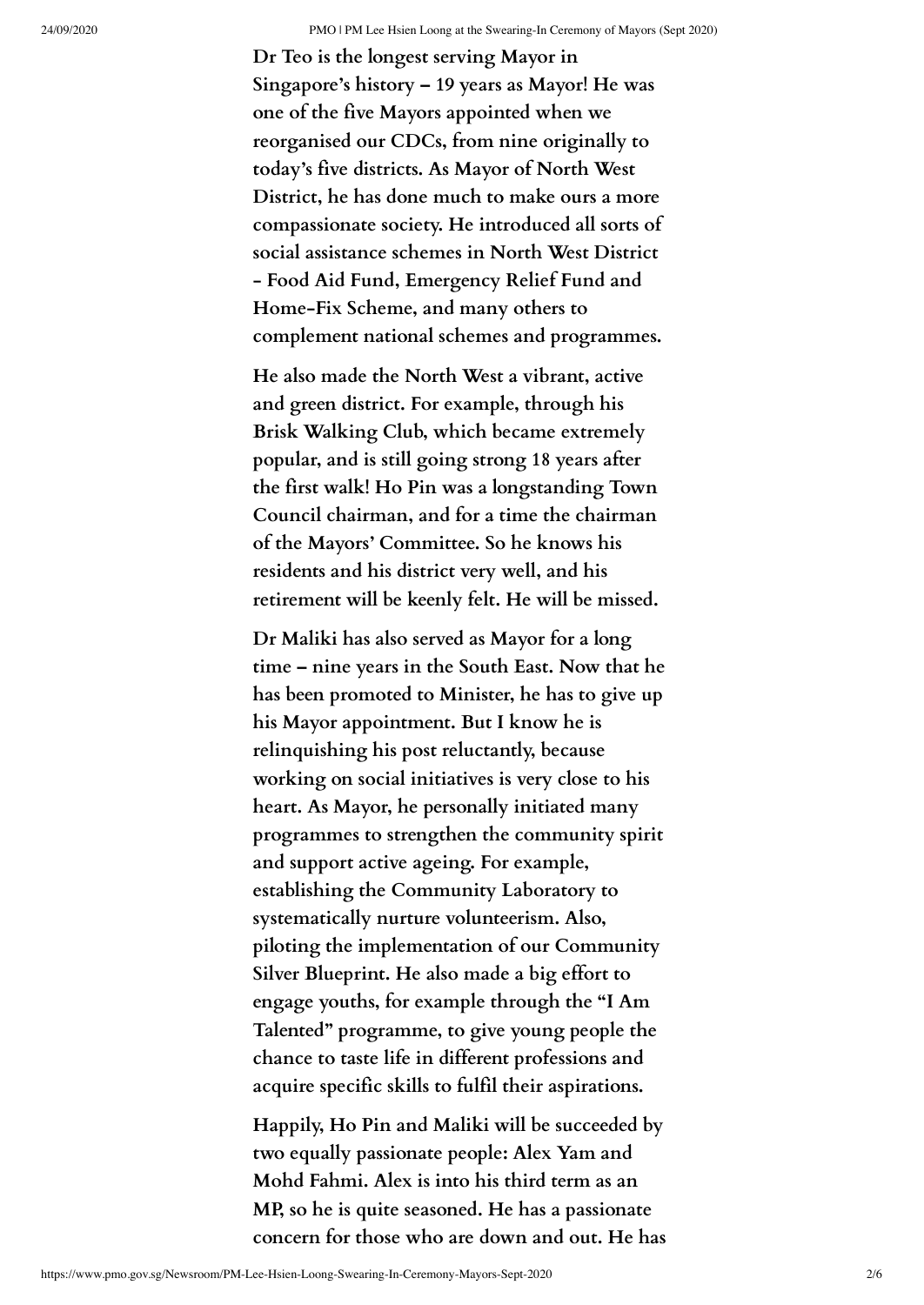**spoken up in Parliament on many causes, from protecting victims of human trafficking to strengthening animal welfare. Even before he became an MP, he had served in the grassroots for many years, and was also a District Councillor of North West CDC. So this is like a homecoming for him.**

**Fahmi is one of our new MPs, but he has been in public service all his life. He was a Colonel in the SAF before joining MUIS last year, to work on social and educational programmes for the Malay/Muslim community. Now he is in the NTUC, working there, and also one of our labour MPs, speaking up in particular on behalf of low-wage workers. Everyone who knows him describes him as a gentle soul with a big heart.**

**These are precisely the kind of qualities that he will need, and all our Mayors need, who are charged with overseeing our CDCs. CDCs illustrate how we have structured our social support system in a thoughtful and creative way. You bridge residents and the Government. You function not just as hands and legs to implement the programmes, but also as eyes and ears to identify emerging needs and gaps in social support. You are close to the ground and you have a strong network to lean upon, so you can aggregate local needs and resources, build capabilities in your partners, and connect your communities together. You aggregate, you build and you connect. That can be your new slogan.**

**Most importantly, you can deliver services with a human touch, in a way that government agencies that operate on a national scale, try very hard to do, but will find it harder to do. A resident who is in need and does not know where to get help can just turn to the CDC. The CDC can then assist them or redirect them and lift some of the burden of navigating the bureaucracy off them. The Government fully supports the mission of the CDCs. Hence in**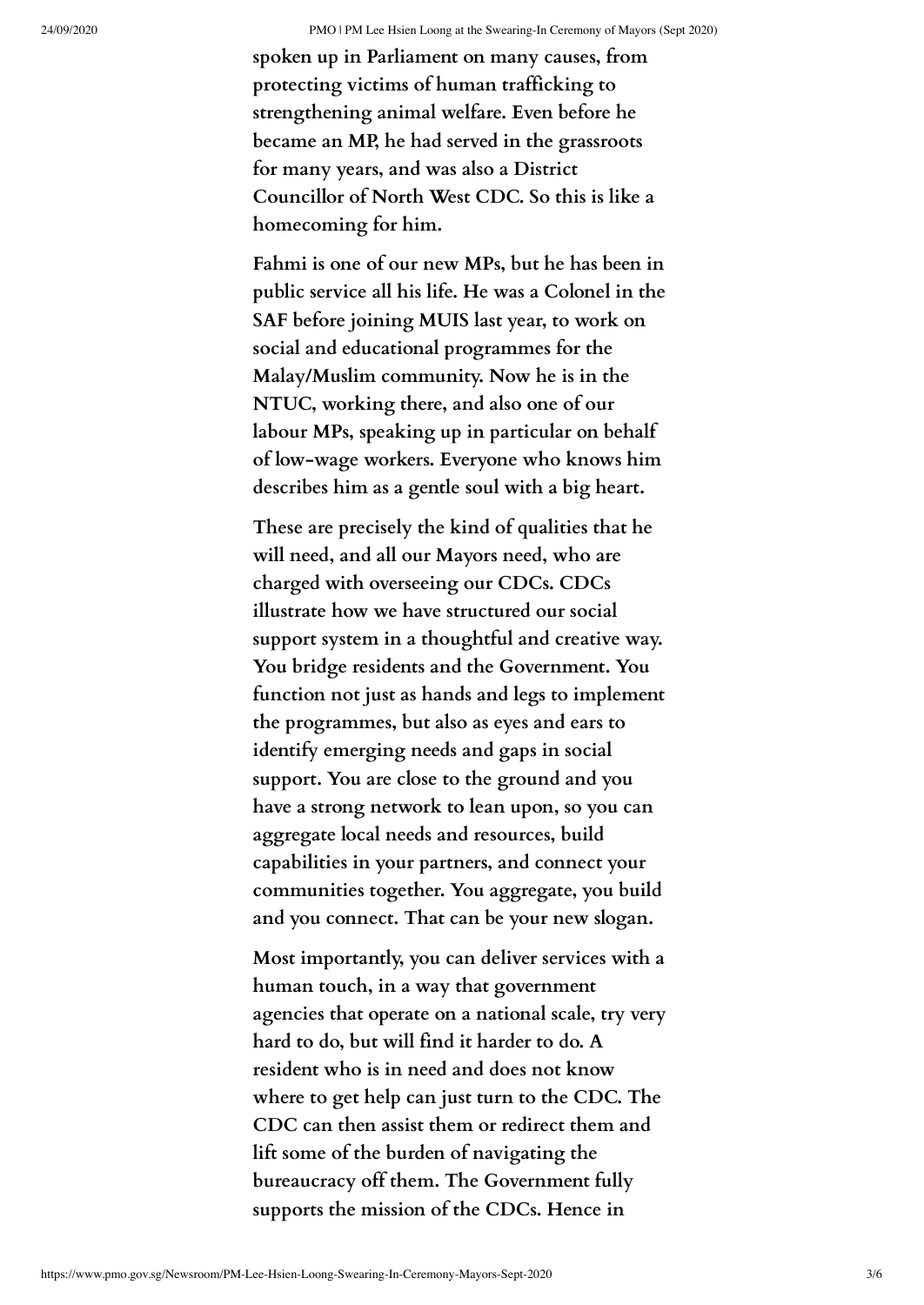**Budget 2020, we provided a further \$75 million grant to support your efforts to build a caring and inclusive community.**

**CDCs often take a low profile, working quietly but steadily to fulfil their mission. But in times of crisis, their contributions are vital, and become more apparent. For example, when COVID-19 struck this year, the CDCs immediately sprang into action. You rolled out more than 70 initiatives between February and June. One example is the CDC Vouchers Scheme – \$20 million of vouchers to help 400,000 households with the cost of living, including many middleincome families who have been feeling pressured during this crisis. The vouchers are meant to be spent at heartland businesses, which means they not only benefit residents, but also give a boost to our hawkers and SMEs – 8,000 of them now and counting!**

**Another initiative that the Mayors rolled out this year is the CDC Student Meals scheme. This was implemented within 10 days of the introduction of home-based learning, with the support of donations from the community and private sector. It complemented the assistance that these students were getting from their schools and other sources. It enabled children from needy homes to continue with their education, and not to fall behind their peers.**

**The Mayors have also stepped up efforts to deal with the economic impact of the pandemic, for example by helping to make their residents more employable. They organised SkillsFuture@CDC 2020, an online event to help residents learn more about job search strategies, and the skills needed to succeed in the future economy. This enabled the CDCs to connect with over a quarter million residents, many for the first time. Today these residents are beneficiaries, but tomorrow they may themselves become CDC volunteers, paying it forward and strengthening the social glue that binds our society together.**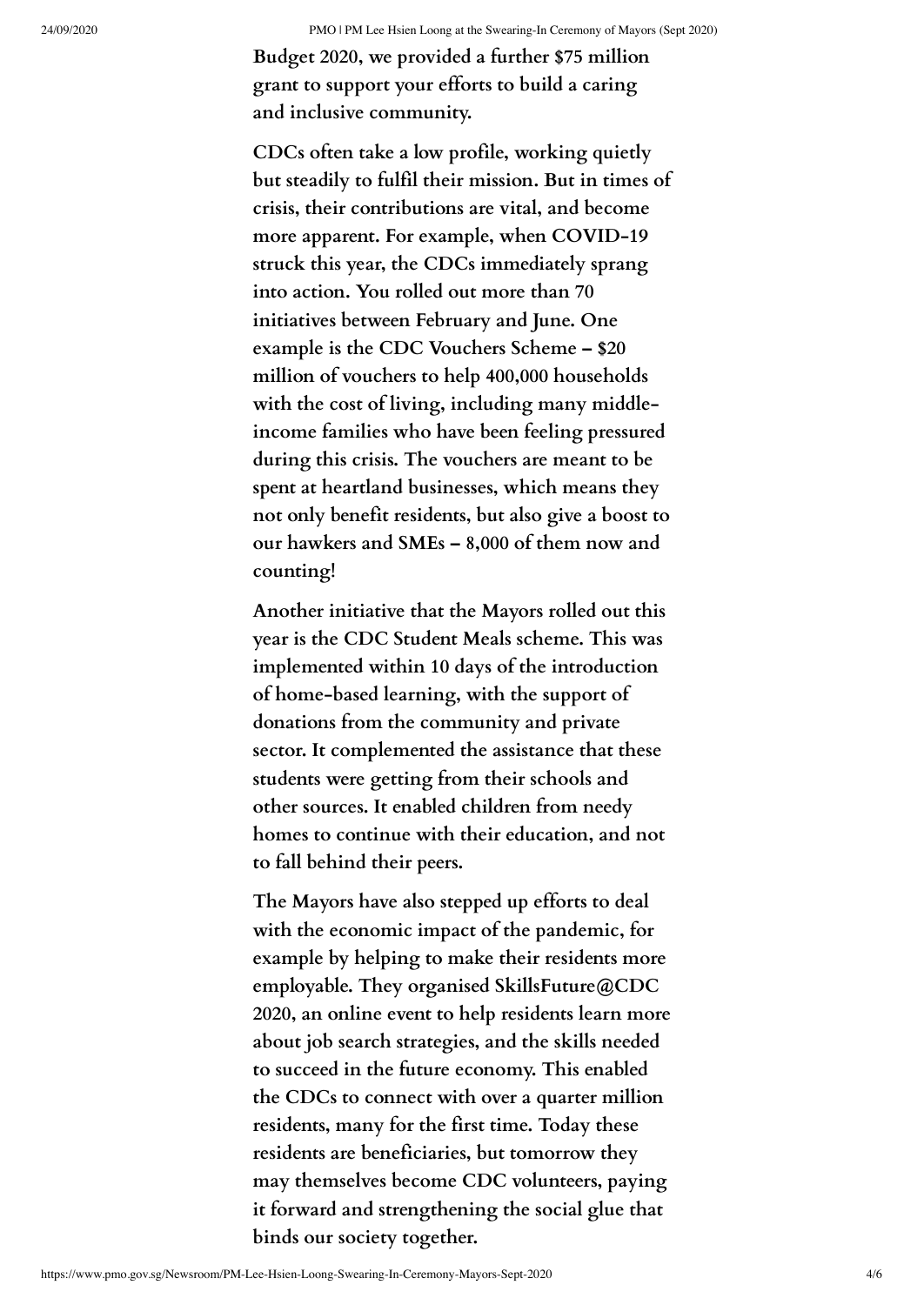**To fulfil their duties well, CDCs must be led by strong passionate leaders, who are familiar with the local community, and can mobilise and motivate their councillors, volunteers and partners. I am very happy that we have identified a strong group of Mayors for the next term, with Low Yen Ling as the chairman of the Mayors' Committee. I am confident they will build on the work of their predecessors, and their own work in previous terms, and add to the precious social capital that we have today.**

**I wish them every success in their new term. The Government will continue to be their steadfast partners, as we work together to secure the future of Singaporeans and of Singapore. Thank you very much.**

**Topics: [Governance](https://www.pmo.gov.sg/Topics/Governance)**

### **Read more**

#### **Explore recent content**

**SPEECH**

**[DPM Heng Swee Keat at the 32nd International Olympiad in Informatics 2020 Closing](https://www.pmo.gov.sg/Newsroom/DPM-Heng-Swee-Keat-at-the-32nd-International-Olympiad-in-Informatics-2020-Closing-Ceremony) Ceremony**

**SPEECH**

**[PM Lee Hsien Loong at the High-Level Meeting Commemorating UN75](https://www.pmo.gov.sg/Newsroom/PM-Lee-Hsien-Loong-at-the-High-Level-Meeting-Commemorating-UN75)**

**SPEECH**

**[DPM Heng Swee Keat at the Launch of Singtel-Singapore Cancer Society Race Against](https://www.pmo.gov.sg/Newsroom/DPM-Heng-at-the-Launch-of-Singtel-Singapore-Cancer-Society-Race-Against-Cancer-2020) Cancer 2020**

#### **Explore related topics**

**[Governance](https://www.pmo.gov.sg/Topics/Governance)**